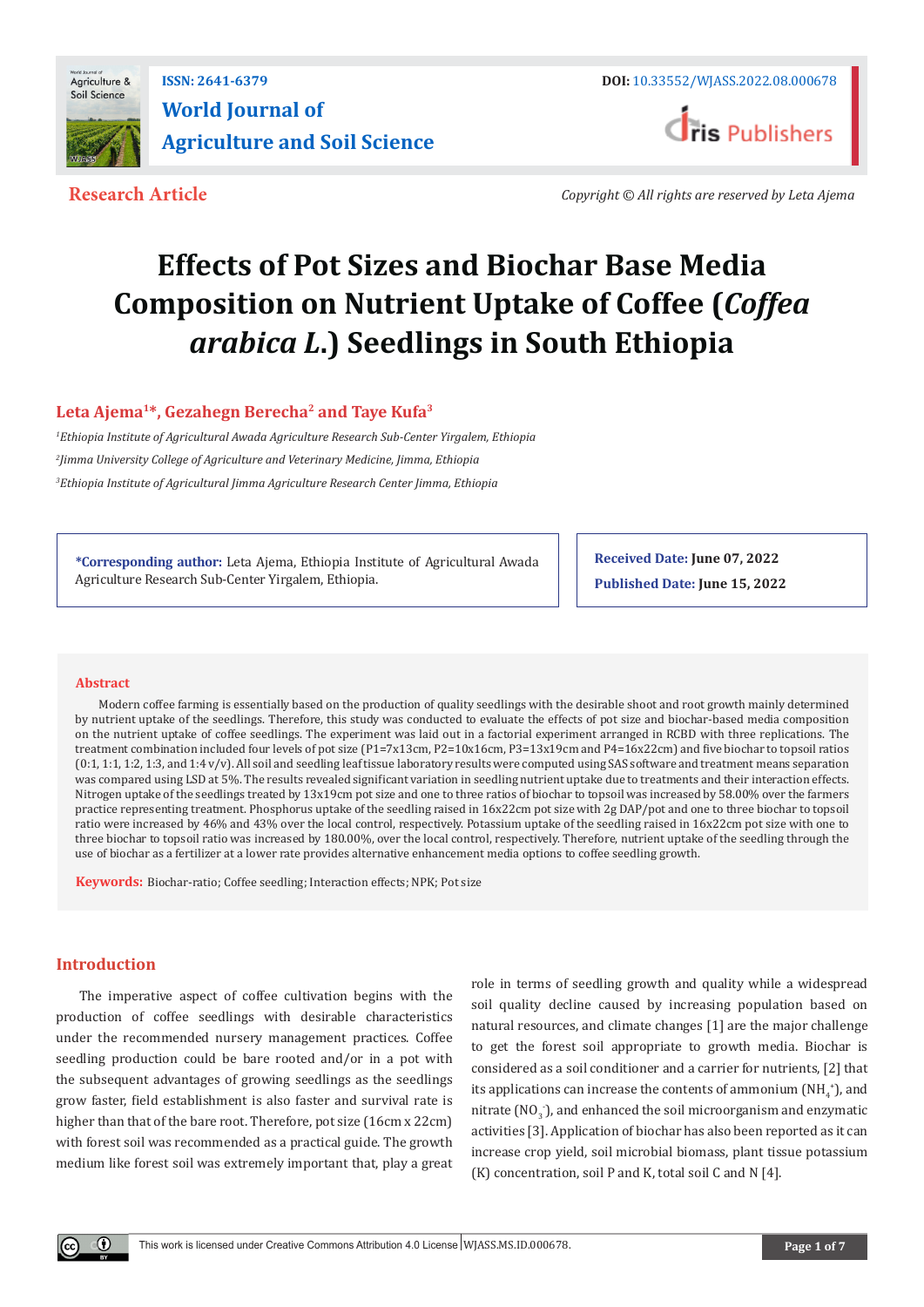Nitrogen is important for plant growth and development. The shoot and root extension seedling growth and its destructive parameters were significantly increased with the addition of P and rate as compared to no application of P for coffee seedlings [5]. It promotes both shoot and root growth and their respective fresh and dry weight of coffee seedlings [6]. It is important in the rooting of young coffee seedlings and a sufficient quantity of phosphorus is required for optimum growth of coffee seedlings [7]. Coffee plants also need potassium nutrients for their growth [8] that which has an irreplaceable part to play in the activation of enzymes, which are fundamental to metabolic processes especially the production of proteins and sugars. Currently, coffee seedling production is eagerly expanding due to the growing local and international coffee market. The seedling growers are using three to one (3:1) blends of topsoil to compost while the seedling growth is still stunted growth (thin internode length, and narrow-leaved seedlings, poor performance). Coffee seedling producers were not able to transport a large number of seedlings to the market and field, as it needs to transport 2.5kg of soil per seedling, and farmers are forced to transact on-farm, which in turn can limit the number of buyers by distance, location accessibility and total benefit of producers [9]. Others are using the smaller sizes not yet tested to minimize time and labor demand and cost of transport. Therefore, this study was conducted to assess the effects of pot size and biochar-based media composition on the nutrient uptake of coffee seedlings before transplanting at the Awada Research sub-center nursery site.

# **Materials and Methods**

#### **Description of the Study Area**

The study was conducted at Awada Agricultural Research Sub-Center. The area has a semi-bimodal rainfall distribution with an average precipitation of 1354 mm per annum, while the annual average minimum and maximum air temperatures are  $6^{\circ}$ C and 28.80 C, respectively. The major soil type of the center is nitisol [10].

#### **Biochar, Topsoil, and compost preparation**

Biochar was prepared from coffee husk at AARSC. The dried husk was filled into the smaller barrel. The barrel filled with husk was inverted in the large barrel to minimize the oxygen and facilitate the pyrolysis process. The resulting biochar material was grounded and sieved through a 2mm square-mesh sieve to have the same particle sizes as the topsoil used for the experiment. Topsoil was collected from the surface of cultivable lands at 0-15cm depth, dried and crushed by pestle and mortar, and sieved with a two mm square-mesh sieve to have a smaller particle size. Compost was also prepared from locally available materials such as maize straw, ash, and farmyard manure, following the conventional compost preparation method. The nursery media adopted by farmers in the study area was prepared by mixing topsoil and compost in a three to one (3:1) ratio [11]. The media was thoroughly mixed with biochar following the adjusted ratio for each treatment.

#### **Experimental design and treatment combinations**

The experiment was conducted with a factorial experiment arranged in RCBD with three replications to provide estimates of the effects of treatment. Twenty four (24) treatment combinations with four levels of pot size (width by height) (P1 = 7cm x13cm, P2  $= 10$ cm x 16cm, P3 = 13x19 cm and P4 = 16 x 22cm) and five levels of biochar to topsoil  $(0:1, 1:1, 1:2, 1:3, 1:4)$  by  $(v/v)$  ratios were used for the treatment. The conventional pot (16x22 cm) filled with topsoil with 2gDAP was used as a standard control, while topsoil alone in the same size (16x22cm) was used as local control.

## **Data collection**

**Physico-Chemical properties of soil and biochar:** Topsoil and biochar samples were separately subjected to physical and chemical analysis. The pH of each treatment sample was measured by using a 1:2.5 ratio of water suspension method with a pH meter and Soil Organic Matter (SOM) was analyzed by wet digestion method [12], and the percent of organic carbon was obtained by dividing percent soil OM by a factor of 1.724, following the assumption that SOM is composed of 58% carbon [13]. Total nitrogen was analyzed using the Kjeldahl method [14]. Potassium was analyzed by using the Ammonium acetate extraction method and available phosphorus was determined by the Olsen methods [15].

**Leaf tissue analysis:** The leaf analysis was done when the seedling attained the normal transplanting stage. The central coffee seedlings in each plot were used to collect healthy leaves and prepare to determine the major plant nutrients (N, P, and K). The fourth pair of leaves were collected from sample seedlings from each plot. The collected leaf samples were packed and placed between two sheets of blotting paper. The leaves were oven-dried at 700C until the constant weight was attained. Then the leaf was ground with a stainless-steel mill to pass through a 1.5 mm sieve. Sulfuric acid and 30% hydrogen peroxide were used for analysis. The total nitrogen was analyzed by using the Kjeldahl method [13]. The Kjeldahl procedure is based on the principle that treating plant material with concentrated oxidized sulfuric acid and nitrogen in the plant material is being converted into ammonium sulfate during oxidation. The ammonia liberated in the distillation process with NaOH is trapped by the acid. The ammonia is adsorbed in the form of NH $_4^*$  ion in boric acid and back titrated with standard  $\rm{H}_2SO_4$ .

Available phosphorus was determined by the Olsen method used for both acid and non-acid soils [15]. Determination of phosphorus is carried out on the digest a liquor obtained through calibration or wet digestion. Phosphorus in the solution is determined calorimetrically by using molybdate and metavanadate for color development. The potassium content of the soil and seedling leaves were (cmolkg<sup>-1</sup>) assessed by the ammonium acetate method using flame photometer [13]. The K in the sample digest wet digestion was determined by flame photometer. The sample is neutralized into the flame where it is vaporized; potassium and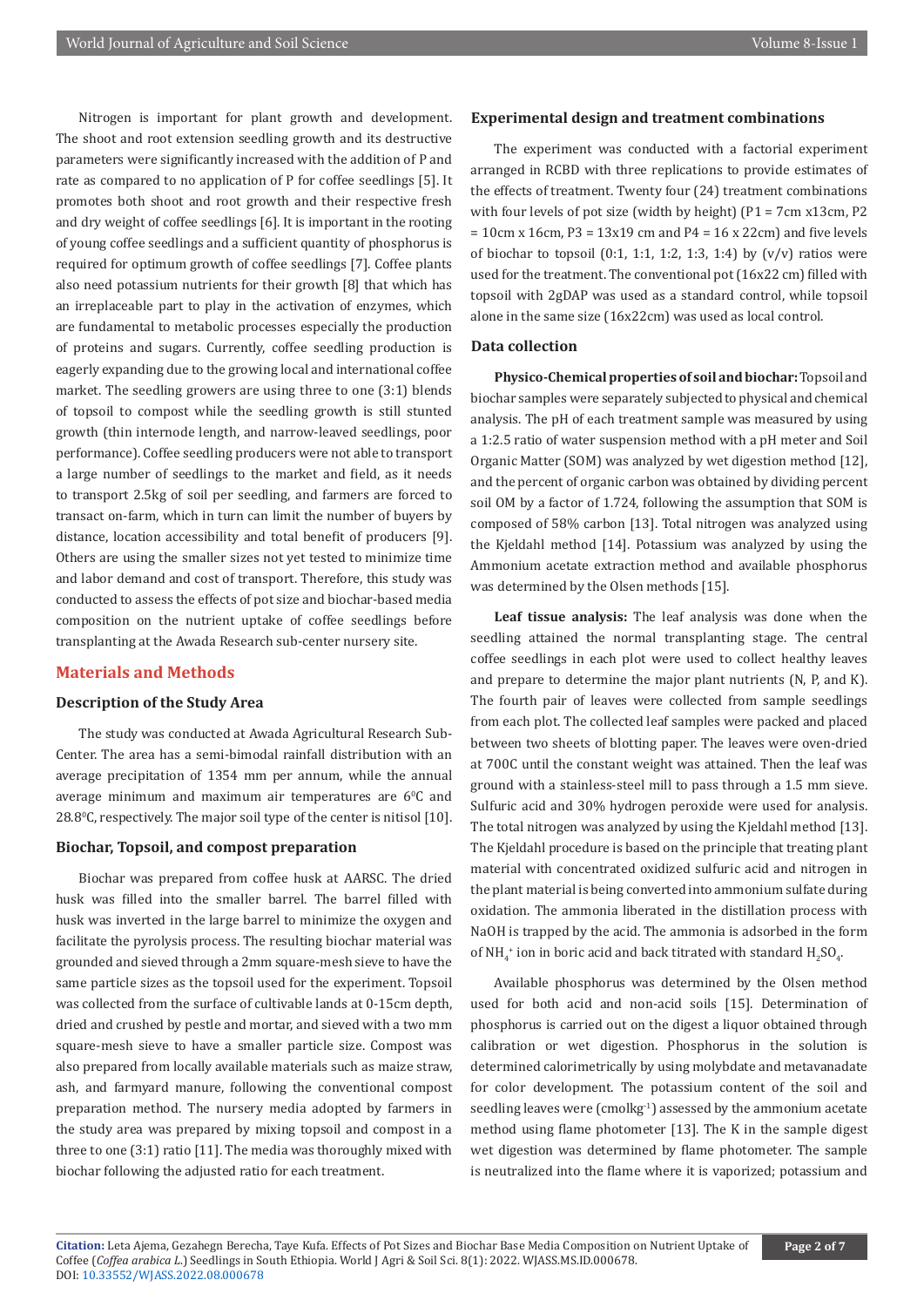sodium compounds are atomized and the potassium and sodium atoms thus formed are measured at wavelengths of 766.50 and 589.0nm, respectively. The nutrient uptakes were calculated as the product of the nutrient concentration and dry matter yield of the coffee seedlings as described by [16]. Accordingly, the leaf N, P, and K uptakes were obtained by multiplying the nutrient concentration of the leaf dry matter.

## **Results and Discussion**

### **Physico-Chemical properties of topsoil and biochar**

**Table 1:** Selected physicochemical properties of experimental topsoil and biochar.

| S.N | <b>Parameter</b>           | <b>Topsoil</b> | <b>Biochar</b> |
|-----|----------------------------|----------------|----------------|
| 1   | Sand $(\%)$                | 63             |                |
| 2   | Clay $(\% )$               | 26             |                |
| 3   | $Silt (\%)$                | 11             |                |
| 4   | pH(H,0)                    | 4.82           | 11.26          |
| 5   | Organic carbon (%)         | 2.81           | 5.24           |
| 6   | Organic matter (%)         | 4.84           | 9.04           |
| 7   | Total Nitrogen (%)         | 0.31           | 0.35           |
| 8   | Available phosphorus (ppm) | 19.03          | 353.3          |
| 9   | $C:$ N ratio               | 9.1            | 14.77          |

The initial soil characterizations result showed that the sand, clay and silt content of the soil were 63%, 26% and 11%, respectively (Table 1). The soil has a pH of 4.82 while biochar has a pH of 11.26 thus, the soil reactions fall under strongly acidic and biochar considered as moderately alkaline [17]. Therefore, under very acidic conditions, the soil solution might be occupied by aluminum and hydrogen ions which has a direct effect on plant growth by suppressing the root development and reducing the availability of macronutrients to plants especially phosphorus, which is readily available under medium pH range [18]. The results of present study were almost in line with the findings of [19], who reported a pH of 4.90 acidity status of Awada research sub-center. Total nitrogen, organic carbon, and available phosphorus contents of the topsoil were 0.31%, 2.81%, and 19.03ppm, respectively. Total nitrogen, organic carbon, and available phosphorus of biochar were 0.35%, 5.24%, and 353.30 ppm, respectively. The C:N ratios of topsoil and biochar were also 9.09 and 14.77, respectively (Table 1).

## **Chemical properties of potting media**

At the end of the experiments, the result of soil laboratory analysis indicated that amendment of topsoil with biochar was found to increase the pH of the soil from 4.74 to 7.42, which was from strongly acidic to alkaline condition with the higher (one to one) ratio of biochar to topsoil (Table 2). The pH range of 5.3- 6.5, 4.5-5.2/6.6-7.0, and 4.2-4.44/7-7.5 has been classified as highly, moderately, and marginally suitable in coffee production, respectively [20]. Therefore, the suitability status of the potting media ranged from highly to moderately suitable conditions. Application of 2gDAP/seedlings (used as the standard control) increased phosphorus contents of the media with increasing biochar application ratios (Table 2). The percentage of total nitrogen and potassium content of the potting media increased with the application of biochar to topsoil (Table 2). The nitrogen content of the media increased from 0.33% for topsoil alone to 0.49% for a higher (one-to-one) ratio of biochar to topsoil. The potassium content of the soil also increased from 0.45 Kgcmolk<sup>-1</sup> for the topsoil to 1.150 Kgcmolk<sup>-1</sup> due to applications of biochar to topsoil at a  $1:1(v/v)$  ratio (Table 2). This could probably be due to the increased nitrogen and potassium contents added with biochar and a decrease in the rate of nitrogen leaching from the soil during watering due to the nutrient retention capacity of biochar. This result is in line with the study of [21] which indicates biochar increased the soil nitrogen content. [22], stated that biochar addition to topsoil leads to a decrease in nitrogen leaching from the soil profile at a higher rate. It has also been reported that biochar has an indirect influence on soil nitrogen concentration, through a change in microbial communities. The soil microorganisms play a leading role in the ammonification process of nitrate  $(\text{NO}_3^-)$  to ammonium (NH4 + ) reducing nitrogen losses by leaching or gaseous fluxes [22] and the application of biochar increased the availability of N, P, K, Ca, and Na in the soil. Authors have also observed that, the cation exchange capacity (CEC) of soil, which is a measure of how well some nutrients (cations) are bound to the soil, and available for plants uptake and prevented from leaching to ground and surface waters, increased with biochar ratio.

| <b>Treatments</b> | pH   | $\%N$ | Pppm  | Kcmol/kg | <b>Treatments</b> | pH   | $\%N$ | P ppm | Kcmol/kg |
|-------------------|------|-------|-------|----------|-------------------|------|-------|-------|----------|
| $P_1B_0Ts$        | 5    | 0.39  | 17.88 | 0.8      | $P_3B_5Ts$        | 5.1  | 0.33  | 14.15 | 0.83     |
| $P_1BT_{s1}$      | 7.24 | 0.48  | 33.86 | 1.05     | $P_3BT_{s1}$      | 7.3  | 0.47  | 33    | 0.99     |
| $P_1BT_{s2}$      | 7.1  | 0.45  | 31.25 | 1.01     | $P_3BT_{s2}$      | 7.07 | 0.46  | 28.52 | 1.14     |
| $P_1BT_{s3}$      | 5.83 | 0.42  | 22    | 0.96     | $P_3BT_{s3}$      | 6.20 | 0.44  | 29.37 | 1.03     |
| $P_1BT_{s4}$      | 6.14 | 0.44  | 22    | 0.96     | $P_3BT_{s4}$      | 5.65 | 0.46  | 28.36 | 1.06     |
| $P_1BT_{s5}$      | 4.74 | 0.38  | 71.09 | 0.45     | $P_3BT_{s5}$      | 4.86 | 0.36  | 52.89 | 0.69     |
| $P_2B_0Ts$        | 4.95 | 0.38  | 12.03 | 0.64     | $P_4B_0Ts$        | 4.9  | 0.37  | 18    | 0.79     |

**Table 2:** Selected physicochemical properties of experimental topsoil and biochar.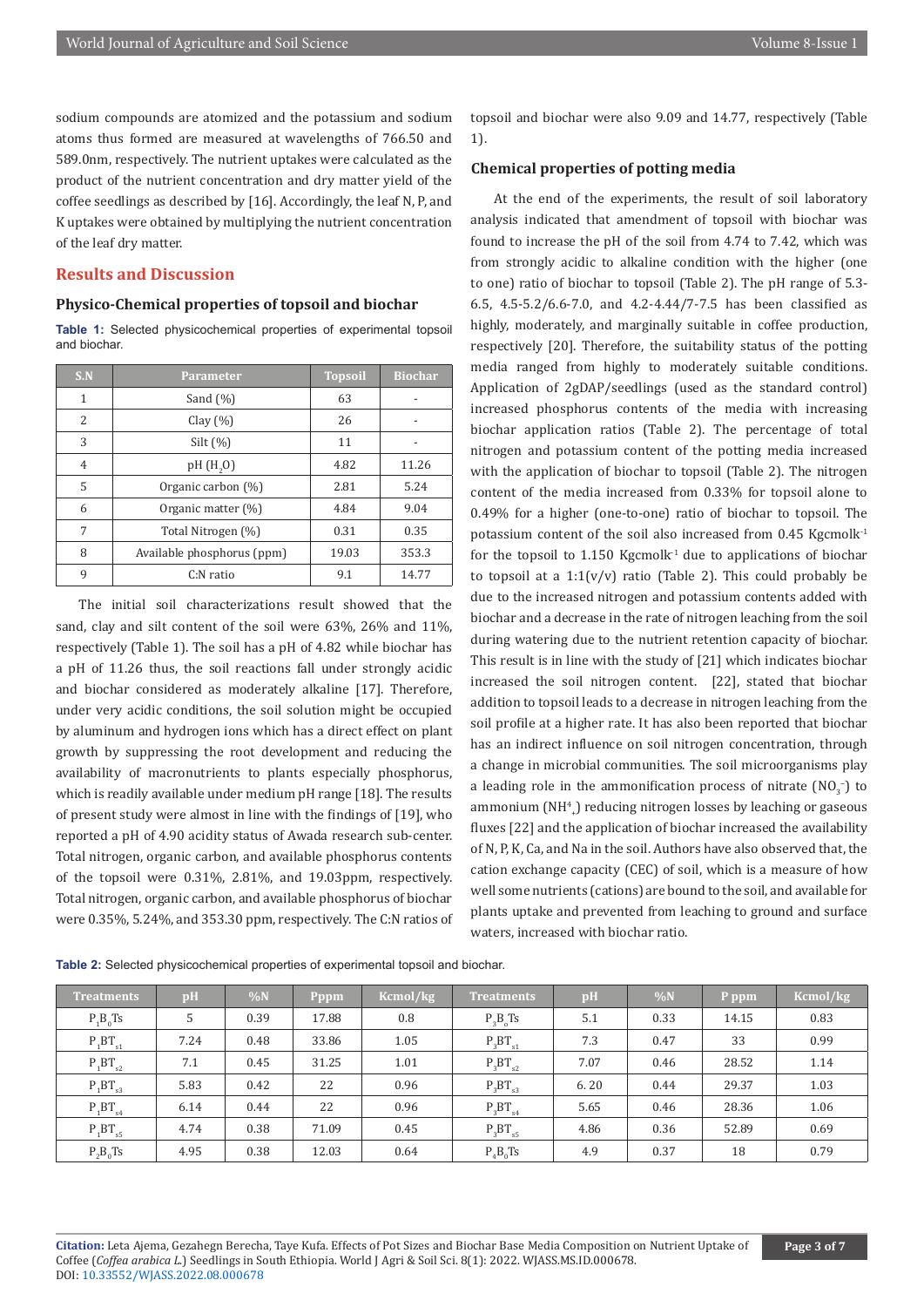| $P_2BT_{s1}$ | 7.41 | 0.49 | 35    | 1.05 | $P_4BT_{s1}$ | 7.42 | 0.48 | 36    | 1.15 |
|--------------|------|------|-------|------|--------------|------|------|-------|------|
| $P_2BT_{s2}$ | 7.05 | 0.39 | 18.57 | 0.83 | $P_4BT_{s2}$ | 7.19 | 0.45 | 33.41 | 1.04 |
| $P_2BT_{s3}$ | 6.14 | 0.44 | 24    | 1.03 | $P_4BT_{s3}$ | 6.4  | 0.41 | 22.67 | 0.86 |
| $P_2BT_{s4}$ | 7.05 | 0.47 | 34.26 | 0.98 | $P_4BT_{s4}$ | 6.96 | 0.44 | 23    | 0.7  |
| $P_2BT_{s5}$ | 5.02 | 0.42 | 68.74 | 0.48 | $P_4BT_{s5}$ | 4.73 | 0.36 | 71.25 | 0.63 |

 $\mathsf{P}_\mathsf{i},\mathsf{P}_\mathsf{2},\mathsf{P}_\mathsf{3},\mathsf{P}_\mathsf{4}$ =Pot size (7x13, 10x16, 13x19, 16x22) cm in width to height, respectively.  $\mathsf{B}_\mathsf{0}$ TS = No biochar or Topsoil only, BT $_\mathsf{s1}$  = one to one biochar to topsoil ratio BT<sub>s2</sub> = one to two biochar to topsoil ratio, BT<sub>s3</sub> = one to three biochar to topsoil ratio, BT<sub>s4</sub> = one to four biochar to topsoil ratio, BT<sub>s5</sub> = Topsoil plus 2g DAP per pot.

### **Nutrient uptake of coffee seedlings**

**Nitrogen uptake:** Nitrogen uptake of the seedling was significantly (P=0.044) affected by the interaction of pot size and biochar to topsoil ratio. The highest nitrogen uptake (12.11mg plant-1) was obtained from the largest 16x22 cm pot size with a one to three biochar to topsoil ratio. Similarly, those plots treated with 16x22cm, 13x19cm, and 10x16cm and interacted with one to three and one to four biochar to topsoil ratio and 2g DAP/pot were able to produce significantly higher and statically similar with the largest value (Table 3). The lowest nitrogen  $(4.58mg \text{ plant}^{-1})$  uptake was obtained from the interaction effects of 7x13cm pot size and the one-to-one ratio of biochar to topsoil (Table 3). Nitrogen uptake of the seedlings treated by 13x19cm pot size and one to three ratios of biochar to topsoil was increased by 58.00% over the farmer's practice representing treatment (Table 3). The result showed that biochar applied as a fertilizer, at a lower ratio was enhanced the nitrogen use efficiency of coffee (*Coffea arabica L*.) seedling. In line with this, it has been reported that biochar is an opportunity to improve soil fertility and nutrient use efficiency [23]. Biochar plays a leading role in the ammonification of nitrate  $\text{(NO}_{3}^{-}\text{)}$  to ammonium  $(NH<sub>4</sub><sup>+</sup>)$ , reducing nitrogen losses [24]. Although the soil analysis result indicated that the nitrogen content increased with increased

biochar to topsoil ratio (Table 2), the carbon contents of the media were also increased. At the optimum (one to three) supply of biochar as a fertilizer, nitrogen in the substrate might be easily available for coffee (*Coffea Arabica L*.) seedlings and thereby, promoting nitrogen uptake and growth of leaf that enhancing the total plant growth. As biochar addition increased, total nitrogen increased from 0.33% to 0.49%. However, the nitrogen immobilization might occur with increasing biochar ratios due to the increased C: N. The findings have shown an increase in the soil's total carbon from 2.27% to 2.78% and total nitrogen from 0.24% to 0.25% with biochar addition. However, the microbial nitrogen immobilization with a C: N ratio of biochar occurs above 8:1 [24]. Furthermore, an increase in the soil total nitrogen added from the coffee husk biochar might not indicate nitrogen availability to plants. Hence, the increase in the C: N ratio with increasing ratios of biochar could possibly be high enough to immobilize nitrogen thereby limiting nitrogen availability to coffee seedlings. Other research shows that biochar addition improves the retention capacity of ammonium  $(NH_4^*)$ nitrogen through enhanced CEC [25]. However, the adsorption of inorganic nitrogen onto biochar surfaces could decrease ammonia and nitrate losses from the soil but could as well potentially lead to the slow release of these nutrients to plants [26]. This trend of biochar can be used fully for perennial crops like coffee plantations.

**Table 3:** Leaf nitrogen (mg) uptake of coffee seedling as affected by biochar ratio and pot size.

|                                 | Pot Size (cm)       |                      |                      |                      |  |  |
|---------------------------------|---------------------|----------------------|----------------------|----------------------|--|--|
| <b>Biochar to Topsoil Ratio</b> | 7x13                | 10x16                | 13x19                | 16x22                |  |  |
| Topsoil                         | $6.32$ <sup>f</sup> | $6.32$ <sup>f</sup>  | $7.50$ <sup>ed</sup> | $7.66$ <sup>ed</sup> |  |  |
| 1BC:1TS                         | 4.58 <sup>g</sup>   | 5.16 <sup>g</sup>    | $6.32$ <sup>f</sup>  | 7.37 <sup>ef</sup>   |  |  |
| 1BC: 2TS                        | 7.37 <sup>ef</sup>  | $7.36$ <sup>ef</sup> | 8.50 <sup>cd</sup>   | 9.66 <sup>b</sup>    |  |  |
| 1BC:3TS                         | $9.33$ bc           | $11.47^{\circ}$      | $12.10^a$            | $12.11^a$            |  |  |
| 1BC: 4TS                        | 9.23 <sup>bc</sup>  | 9.66 <sup>b</sup>    | 11.48 <sup>a</sup>   | 11.56 <sup>a</sup>   |  |  |
| $Ts+2gDAP$                      | 9.50 <sup>bc</sup>  | $11.45^{\circ}$      | $11.63^{\circ}$      | $12.10^{\circ}$      |  |  |
| CV(%)                           |                     | 7.8                  |                      |                      |  |  |
| LSD(0.05)                       |                     | 1.06                 |                      |                      |  |  |

Mean values followed by the same letter(s) in a row or column are not significantly different at P≤0.05.

**Phosphorus uptake:** The combined effect of both pot size and biochar to topsoil ratio was highly significant  $(P = 0.006)$  for leaf phosphorus uptakes of coffee seedlings (Table 4). Accordingly, the highest phosphorus uptake  $(4.00 \text{ mg plant}^1)$  was obtained from the largest 16x22cm pot size filled with topsoil plus 2gDAP/ pot followed by  $(3.86mg \text{ plant}^1)$  recorded for  $16x22cm$  pot size interacted with one to three ratios of biochar to topsoil. These plots treated with 16x22cm, and 13x19cm, and interacted with one to three biochar to topsoil ratio and 2g DAP/pot were able to produce significantly higher and statically similar to the largest value. The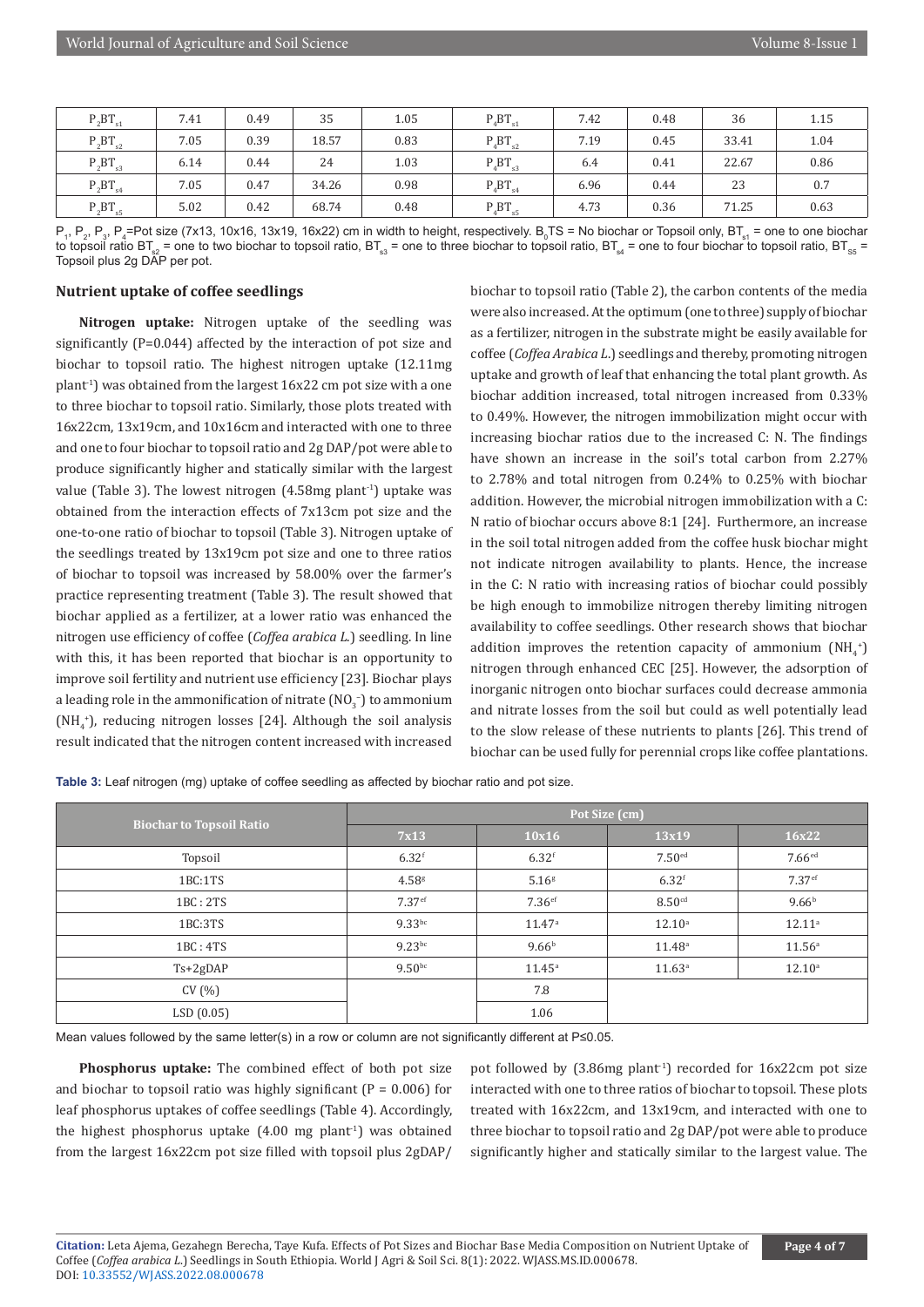phosphorus uptake of the seedling raised in 16x22cm pot size and treated with 2g DAP/pot and one to three biochar to topsoil ratio was increased by 46% and 43% over the local control, respectively. On the other hand, the lowest value  $(1.21 \text{ mg plant}^{-1})$  was obtained from the interaction effects of a 7x13 cm pot size treated without biochar amendment (Table 4). Phosphorus promotes both shoot and root growth and the fresh and dry weight of coffee seedlings [6]. The highest positive responses of leaf phosphorus contents treated with 2g DAP/pot might be due to the easily of organic phosphorus available to the seedling. This study also showed that biochar applied as a fertilizer, (at optimum ratio) was able to enhance the phosphorus use efficiency of coffee (*Coffea arabica L*.) seedling. The cation exchange capacity (CEC) of biochar which enhances the retention of basic nutrients [27] might have increased the uptake of phosphorus and its availability in the soil. Similarly, the liming effects of biochar [28], could be the cases of the increased leaf nutrient concentration at the one to three application ratios of biochar to topsoil. The pH range of 5.3-6.5, 4.5-5.2/6.6-7.0, and 4.2-4.44/7-7.5 has been classified for coffee production as

**Table 4:** Leaf phosphorus (mg/plant) contents of coffee seedlings.

highly, moderately, and marginally suitable for coffee production, respectively [20]. The soil Physico-chemical investigation results indicate that the pH of the soil sample was ranged from 4.73 which is very strongly acidic found in the range of (pH=4.5-5.0) to (7.42) which was slightly alkaline (pH = 7.4-7.8) [29]. Phosphorus content of the soil samples also increased from 12.03 to 36.00 (ppm) which could be attributed to the increased phosphorus uptake of the leaf. In the topsoil without biochar amendments, as the media used for the experiment were highly acidic, the phosphorus availability to the seedling might be too low due to the complex interaction of phosphorus with metals (Al<sub>3</sub><sup>+</sup>, Fe<sub>3</sub><sup>+</sup>, and Ca<sub>2</sub><sup>+</sup>), which is important for determining phosphorus availability by absorption and desorption reactions in soils [30]. The sorption of metal ions like  $\mathbf{Al}_3^{\vphantom{\dagger}}$  , and  $\mathbf{Fe}_3^{\vphantom{\dagger}}$ on biochar surface increase phosphorus availability because the sorption might reduce the presence of freely  $\text{Al}_3^+$  and  $\text{Fe}_3^+$  ions in soil solution [31]. On the other hand, higher biochar application rates can significantly increase the absorption of phosphorus and decreased the availability of phosphorus to the plant [32].

|                                 | Pot Size (cm)          |                      |                     |                      |  |  |
|---------------------------------|------------------------|----------------------|---------------------|----------------------|--|--|
| <b>Biochar to Topsoil Ratio</b> | 7x13                   | 10x16                | 13x19               | 16x22                |  |  |
| Topsoil                         | $1.21^{j}$             | $1.21^{j}$           | $2.15^{i}$          | $2.16^{i}$           |  |  |
| 1BC:1TS                         | $1.44^{j}$             | $2.08^{i}$           | 2.27 <sup>ih</sup>  | $2.12^{i}$           |  |  |
| 1BC:2TS                         | $2.37$ <sup>ghi</sup>  | $2.70e^{-h}$         | 2.75 <sup>eff</sup> | 2.74 <sup>efg</sup>  |  |  |
| 1BC:3TS                         | 2.90 <sup>ef</sup>     | 2.74 <sup>efg</sup>  | $3.66$ abc          | $3.86$ <sup>ab</sup> |  |  |
| 1BC:4TS                         | 2.90 <sup>ef</sup>     | $3.06$ <sup>de</sup> | 3.43 <sub>bcd</sub> | 3.40 <sup>cd</sup>   |  |  |
| $Ts+2gDAP$                      | $2.60$ f <sup>gh</sup> | 3.00 <sup>def</sup>  | $3.60$ abc          | 4.00 <sup>a</sup>    |  |  |
| CV(%)                           |                        | 10                   |                     |                      |  |  |
| LSD(0.05)                       |                        | 0.44                 |                     |                      |  |  |

Means followed by the same letter(s) within a row or column are not significantly different at P≤0.05.

**Potassium uptakes:** The combined effect of pot size and biochar to topsoil ratio was very highly significantly (P=0.0001) different for leaf potassium contents of coffee seedlings. Accordingly, the highest potassium uptake  $7.00$  mg plant<sup>1</sup> was obtained for the largest 16x22cm pot size with a one to three biochar to topsoil ratio. The plot treated with 16x22cm pot size interacted with one to two, and one to three biochar to topsoil ratio and 13x19cm treated with one to three and one to four biochar to topsoil ratio was able to respond statically equal values with the highest response (Table 5). The potassium uptake of the seedling raised in 16x22cm pot size and treated with one to one, one to two, one to three, and one to four biochar to topsoil ratio was increased by 144.00%, 148.40%, 180.00%, and 166.40% over the local control, respectively. The addition of biochar as the substrate into the soil at a lower dose significantly increased the potassium content of the seedlings. In

line with this, it has been reported that biochar, or biomass ash, or their mixtures in the soil alters the concentration of, potassium in above-ground parts of the plants [33]. Biochar application increased the availability of nutrients by 61-70% for Ca++, 39-53% for total N, 179-208% for P, and 14-184% for K [34]. Potassium content in stems leaves and roots of green in spring spinach (72%), mustard (16%), and autumn spinach (36%) were increased due to biochar application [35]. Similarly, in acidic soils, suppressed and abnormal root morphology were reported due to Al toxicity [33] which directly hinders nutrient uptake, as well as water absorption, which might be responsible for the lower potassium contents of the seedling leaf in the smaller sizes without amendment. K uptake in the leaves increased by 128% was obtained from biochar at the lower rate of 50 tone ha<sup>-1</sup> [34].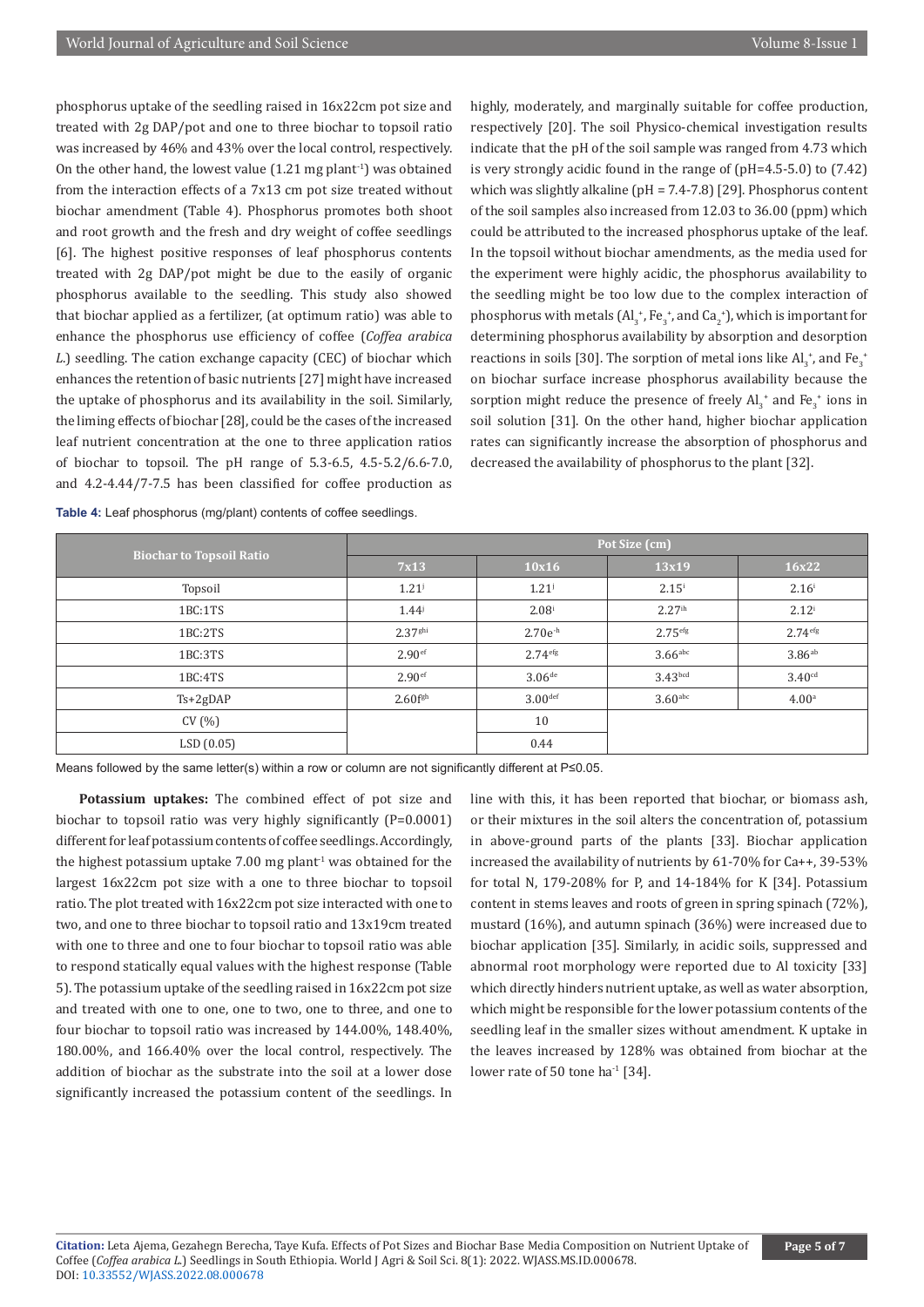**Table 5:** Leaf Potassium (gm/plant) content affected by pot size and biochar to topsoil ratio.

|                                 | Pot Size (cm)         |                       |                       |                      |  |  |
|---------------------------------|-----------------------|-----------------------|-----------------------|----------------------|--|--|
| <b>Biochar to Topsoil Ratio</b> | 7x13                  | 10x16                 | 13x19                 | 16x22                |  |  |
| Topsoil                         | $2.00^{i}$            | $2.03^{i}$            | $2.50^{\rm i}$        | $2.50^{\rm i}$       |  |  |
| 1BC:1TS                         | 3.50 <sup>h</sup>     | $5.77$ <sup>cde</sup> | $5.77$ <sup>cde</sup> | 6.10 <sub>bcd</sub>  |  |  |
| 1BC: 2TS                        | $5.33$ <sup>de</sup>  | 5.98 <sub>bcd</sub>   | 5.98bcd               | $6.21$ abc           |  |  |
| 1BC:3TS                         | $5.77$ <sup>cde</sup> | 6.00 <sub>bcd</sub>   | $6.66$ <sup>ab</sup>  | 7.00 <sup>a</sup>    |  |  |
| 1BC: 4TS                        | 5.98 <sub>bcd</sub>   | 6.00 <sub>bcd</sub>   | 6.21 <sup>abc</sup>   | $6.66$ <sup>ab</sup> |  |  |
| $Ts+2gDAP$                      | $4.16$ <sup>gh</sup>  | $3.87$ gh             | 4.51 <sup>fg</sup>    | $4.53^{fg}$          |  |  |
| CV(%)                           |                       | 10.81                 |                       |                      |  |  |
| LSD(0.05)                       |                       | 0.82                  |                       |                      |  |  |

Mean values followed by the same letter(s) within a row or column are not significantly different at P≤0.05.

#### **Summary and Conclusions**

The leaf tissue analysis result indicates that, the macronutrients uptake of the seedling was significantly affected by the interaction effects of both pot size and biochar to topsoil application ratio. The seedling leaf NPK contents in the control plots was distinctly improved from 7.66, 2.16, and 2.50 to 12.10, 3.66 and 6.66 mg/ plant, respectively due to the interaction effects of 13x19cm pot size with one to three biochar to topsoil ratio. Nitrogen and potassium uptake of the seedling were increased by 58.00% and 180.00%, over the farmers practice treatment and the phosphorus uptake of the seedling raised in 16x22cm pot size and treated with 2g DAP/ pot and one to three ratio of biochar to topsoil were increased by 46% and 43%, as compared to the farmers practice respectively. The improved nutrient uptake through the use of biochar as a fertilizer provides alternative fertilizer and/or enhancement options to promote coffee seedling growth. This study showed the, promising potential of even the smallest pot size to produce good quality seedling when the topsoil amended with biochar as a fertilizer for the nursery media at the lower rate of applications. Using biochar from locally available biomass such as coffee husk would also reduce the dependence on the external production cost like fertilizer.

#### **Acknowledgement**

None.

## **Conflict of Interest**

No conflict of interest.

#### **Refrences**

- 1. Ethiopian Institutes of Agricultural research (2016) Integrated Soil Fertility and Health Management Research Department Strategy.
- 2. [Kathleen D \(2018\) The Potential for Biochar to Improve Sustainability](https://www.biochar-journal.org/en/ct/95)  [in Coffee Cultivation.](https://www.biochar-journal.org/en/ct/95)
- 3. Jin Z, Chen C (2018) The crucial factors of soil fertility and rapeseed yield-A five-year field trial China. Science of the Total Environment 221: 215-241.
- 4. [Glaser B, Lehmann J, Zech W \(2002\) Ameliorating Physical and Chemical](https://link.springer.com/article/10.1007/s00374-002-0466-4) [Properties of Highly Weathered Soil in the Tropics with Charcoal.](https://link.springer.com/article/10.1007/s00374-002-0466-4) [Biology, and Fertility of Soil 35: 219-230.](https://link.springer.com/article/10.1007/s00374-002-0466-4)
- 5. [Ewnetu T, Taye K, Alemayehu R \(2019\) Effects of Lime and Phosphorus](https://cgspace.cgiar.org/handle/10568/103646) [Rates on Growth of Hybrid Arabica Coffee Seedlings at Jimma, Southwest](https://cgspace.cgiar.org/handle/10568/103646) [Ethiopia. Journal of Biology, Agriculture and Healthcare 9\(15\): 37-46.](https://cgspace.cgiar.org/handle/10568/103646)
- 6. Taye K, Mesfen A, Paulos D (1999) Effect of nitrogen and phosphorus and organic fertilizer on growth and development of coffee (Coffea arabica L.) seedlings. In: African Crop Science Conference Proceedings, Moroco.
- 7. Ali M (1999) Coffee Management production A teaching material, Jimma University, College of Agriculture and Veterinary Medicine 165: 80-83.
- 8. [Abayneh M, Fisseha I \(2015\) Nutritional requirement and management](https://journaljeai.com/index.php/JEAI/article/view/365) [of Arabica coffee \(Coffea arabica L.\) in Ethiopia: national and global](https://journaljeai.com/index.php/JEAI/article/view/365) [perspectives. American Journal of Experimental Agriculture 5\(5\): 418.](https://journaljeai.com/index.php/JEAI/article/view/365)
- 9. Walelign G (2008) Determinants and role of farmers' seed and seedling multiplication in the SNNP Region seed system (Doctoral dissertation, haramighta University). 115p.
- 10. [Mesfin K, Bayetta B \(2008\) Phenotypic diversity in the Harerge coffee](https://www.ajol.info/index.php/eajsci/article/view/40358) [\(Coffee arabica L.\) germplasm for quantitative traits. East African](https://www.ajol.info/index.php/eajsci/article/view/40358) [Journal of Sciences 2: 13-18.](https://www.ajol.info/index.php/eajsci/article/view/40358)
- 11. [Anteneh N, Taye K, Tesfaye S \(2015\) Review of Arabica Coffee](https://www.iiste.org/Journals/index.php/JBAH/article/view/23976) [Management Research in Ethiopia. Journal of Biology Agriculture and](https://www.iiste.org/Journals/index.php/JBAH/article/view/23976) [Healthcare 5\(13\): 2225-093.](https://www.iiste.org/Journals/index.php/JBAH/article/view/23976)
- 12. [Walkley A, Black IA \(1934\) An examination method for determining soil](https://journals.lww.com/soilsci/citation/1934/01000/an_examination_of_the_degtjareff_method_for.3.aspx) [organic matter, and a proposed modification of chromic acid titration](https://journals.lww.com/soilsci/citation/1934/01000/an_examination_of_the_degtjareff_method_for.3.aspx) [method. Soil science 37\(1\): 29-38.](https://journals.lww.com/soilsci/citation/1934/01000/an_examination_of_the_degtjareff_method_for.3.aspx)
- 13. Jackson ML (1958) Soil Chemical Analysis. Englewood Prentice Hall 3(6): 498-512.
- 14. [Jones DL, Rousk J, Edwards-Jones G, Murphy DV \(2012\) Biochar](https://www.sciencedirect.com/science/article/abs/pii/S0038071711003865)[mediated changes in soil quality and plant growth in a three-year field](https://www.sciencedirect.com/science/article/abs/pii/S0038071711003865) [trial. Biochem 45: 113-124.](https://www.sciencedirect.com/science/article/abs/pii/S0038071711003865)
- 15. [Olsen SR, CV Cole, FS Watanab, LA Dean \(1954\) Estimation of available](https://agris.fao.org/agris-search/search.do?recordID=US201300436954) [phosphorus in soils by extraction with Sodium Bicarbonate. U. S. D. A.](https://agris.fao.org/agris-search/search.do?recordID=US201300436954) [Circ. 939 p.](https://agris.fao.org/agris-search/search.do?recordID=US201300436954)
- 16. Ibiremo OS, Akanbi O (2013) Evaluation of NPK fertilizer formulations on the growth and dry matter yield of coffee seedlings. Nigerian Journal of Soil Science 23(1): 22-26.
- 17. Karltun E, Tekalign M, Taye B, Sam G, Selamyihun K (2013) Towards improved fertilizer recommendations in Ethiopia nutrient indices for categorization of fertilizer blends from EthioSISworeda soil inventory data. Addis Ababa, Ethiopia.